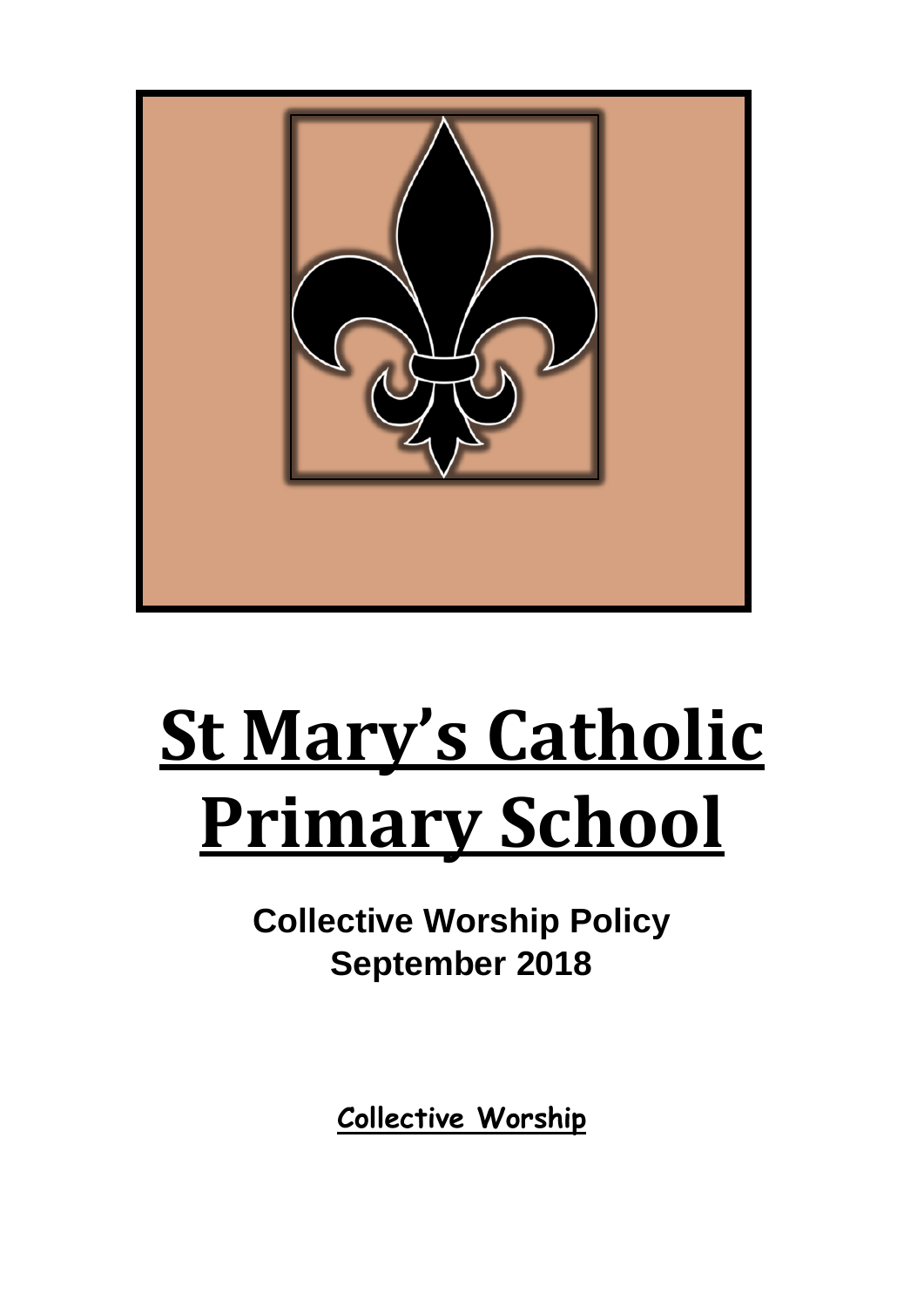## **Our Mission Statement**

*Jesus said: 'Love one another as I have loved you.' These words are at the heart of our school family.* 

*Within our Catholic community, where prayer, liturgy and reflection are an important part of our daily life, the Christian values of friendship, compassion and forgiveness are shared with all.* 

*As Catholic Christians, we are guided by the values of the Gospel and the beliefs of our own faith tradition. At the same time, we are respectful of the beliefs of others. We celebrate achievement in all aspects of school and home life - everyone is unique and a child of God.* 

# **The Nature of Collective Worship**

We believe that Christian worship in a Catholic school is concerned with giving glory, honour, praise and thanks to God. It is our loving response, in word and action, to God's invitation to enter into a relationship with the Father, made possible through the work of Jesus Christ and the witness of the Holy Spirit.

#### **Legal Requirements**

We acknowledge the legal requirement that there must be a daily act of worship for all pupils. We understand that simply holding an assembly that includes a prayer' said either by the teacher or everyone present does not fulfil this requirement. We also acknowledge that collective worship and assembly are distinct activities. They may sometimes form part of the same gathering, but the difference between the two will always be made clear.

The act of worship is not designated curriculum time under regulations and will not be subsumed under any part of the curriculum, including religious education. In this school, as with any Voluntary Aided School, responsibility for arranging Collective worship rests with the Governing Body after consultation with the headteacher.

## **The Place of Collective Worship in the Life of our school.**

We endorse the belief that Collective Worship takes into account the religious and educational needs of all who share in it:

- $\triangleright$  Those who form part of the worshipping community in church
- $\triangleright$  Those for whom school may be their first and only experience of church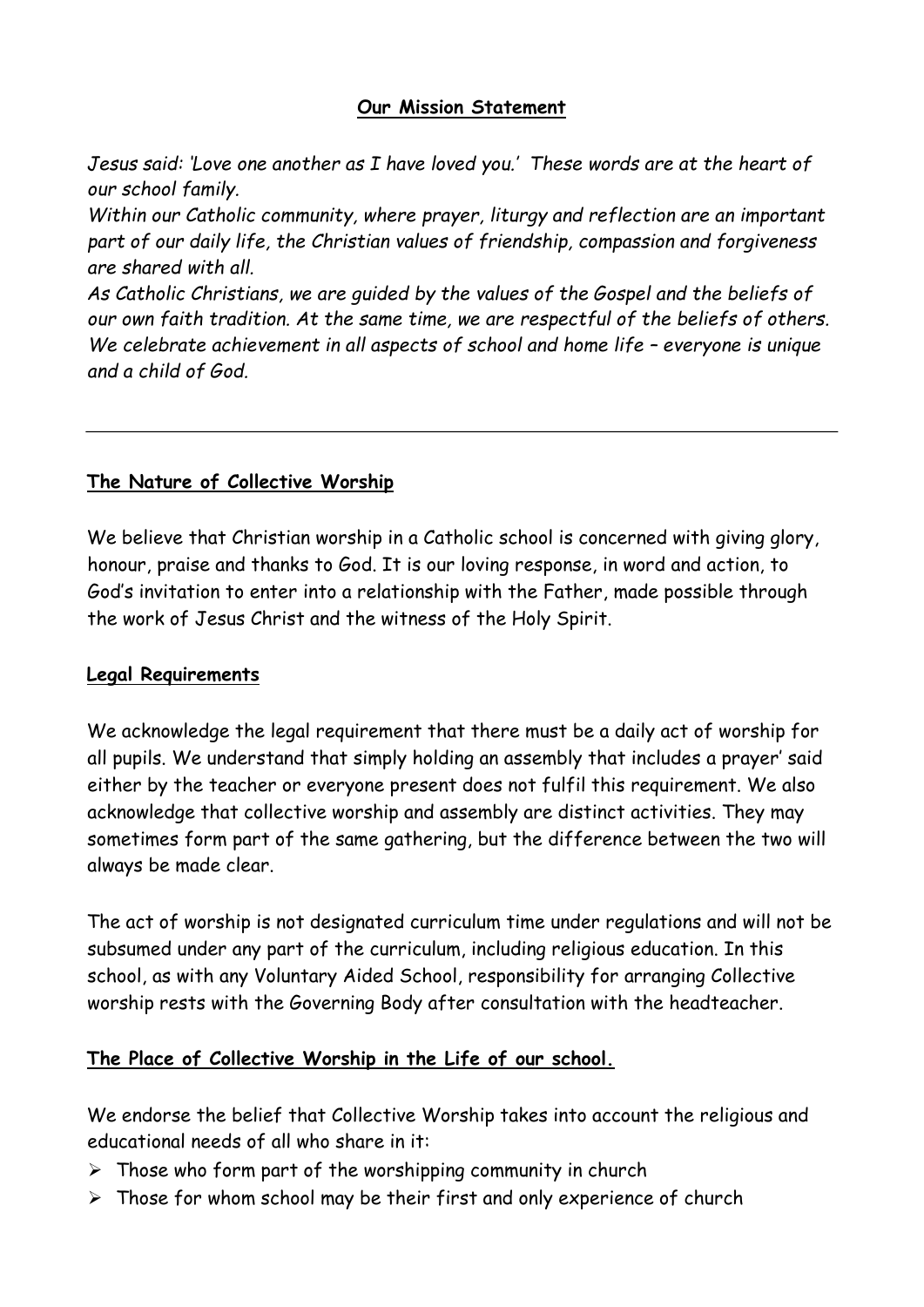- $\triangleright$  Those from other Christian traditions or none
- $\triangleright$  Those from other faith backgrounds

It will be an educational activity or experience to which all can contribute and from which all can gain.

Worship in this school is more than just a legal requirement. It is and integral part of school life and central to the catholic tradition.

# **The Aims of Collective Worship**

We believe that Collective Worship in our school aims to provide opportunity for all pupils and staff:

- $\triangleright$  To contemplate something of the mystery of God
- $\triangleright$  To reflect on spiritual and moral issues
- $\triangleright$  To explore their own beliefs
- $\triangleright$  To respond and celebrate life
- $\triangleright$  To experience a sense of belonging and develop community spirit
- $\triangleright$  To develop a common ethos and shared values
- $\triangleright$  To enrich religious experience
- $\triangleright$  To grow in liturgical understanding and development
- $\triangleright$  To reinforce positive attitudes
- $\triangleright$  To participate fully
- $\triangleright$  To take time out 'to wonder at', 'to come to terms with' and 'to give worth to'.

## **Principles**

All acts of Worship in this school will:

- $\triangleright$  Give glory and honour to God
- $\triangleright$  Be a quality activity, fundamental to the life of the school and its Catholic character
- $\triangleright$  Give children positive liturgical experiences, appropriate to their age, aptitude and family backgrounds in order to prepare them for the liturgical life of the Church.

In order to do this, celebrations will:

- $\triangleright$  Be kept small and wherever possible help to personalise the experience  $\triangleright$  Be short and appropriately paced
- $\triangleright$  Be simple, including a range of experiences offered in a variety of groupings and settings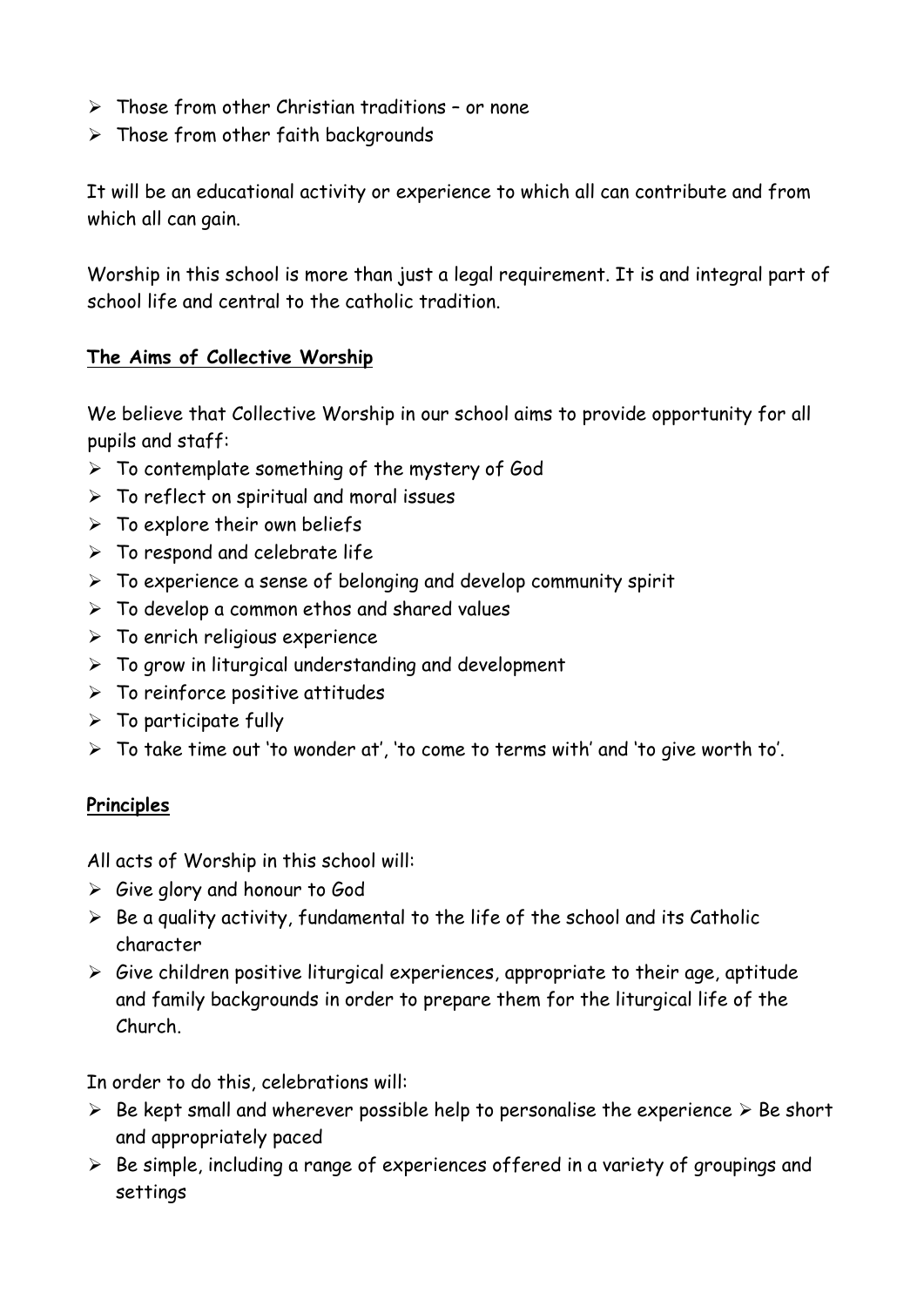In our school, the daily act of Collective Worship takes place at the beginning of the school day. Usually the children gather in class groups, although occasionally classes will join together (in their Key Stages on Wednesday mornings). On a Monday this act of Worship is incorporated into the morning assembly.

## **The Planning, Content and Delivery of Collective Worship**

Collective Worship is planned;

- Following a structure with reference to the Church's seasons, 'Here I Am', significant dates and the wider curriculum. Scripture will be the focus of most acts of worship
- $\triangleright$  Involving consultation with appropriate parties and reference to school aims and policies
- $\triangleright$  With flexibility to respond to changing situations within the school and the wider community
- $\triangleright$  To develop in pupils' skills that enable them to prepare, organise and lead worship rather than always participating or contributing in a token way.

#### **Recording**

Collective Worship is recorded

- $\triangleright$  Through displays, collections of pupil's contributions, prayers, reflections, photographs etc.
- $\triangleright$  Powerpoint presentations
- $\triangleright$  In a file on the computer in the hall.

## **Monitoring and Evaluation**

At least once a year, the school's provision of worship will be evaluated to consider whether it meets the needs of all pupils and whether pupils are making progress in acquiring skills and abilities in organising and leading worship.

#### **Resources**

All paper resources – books, posters, are kept in the RE cupboard in the hall. Tapes and CDs are in the cupboard in the Hall alongside the music system.